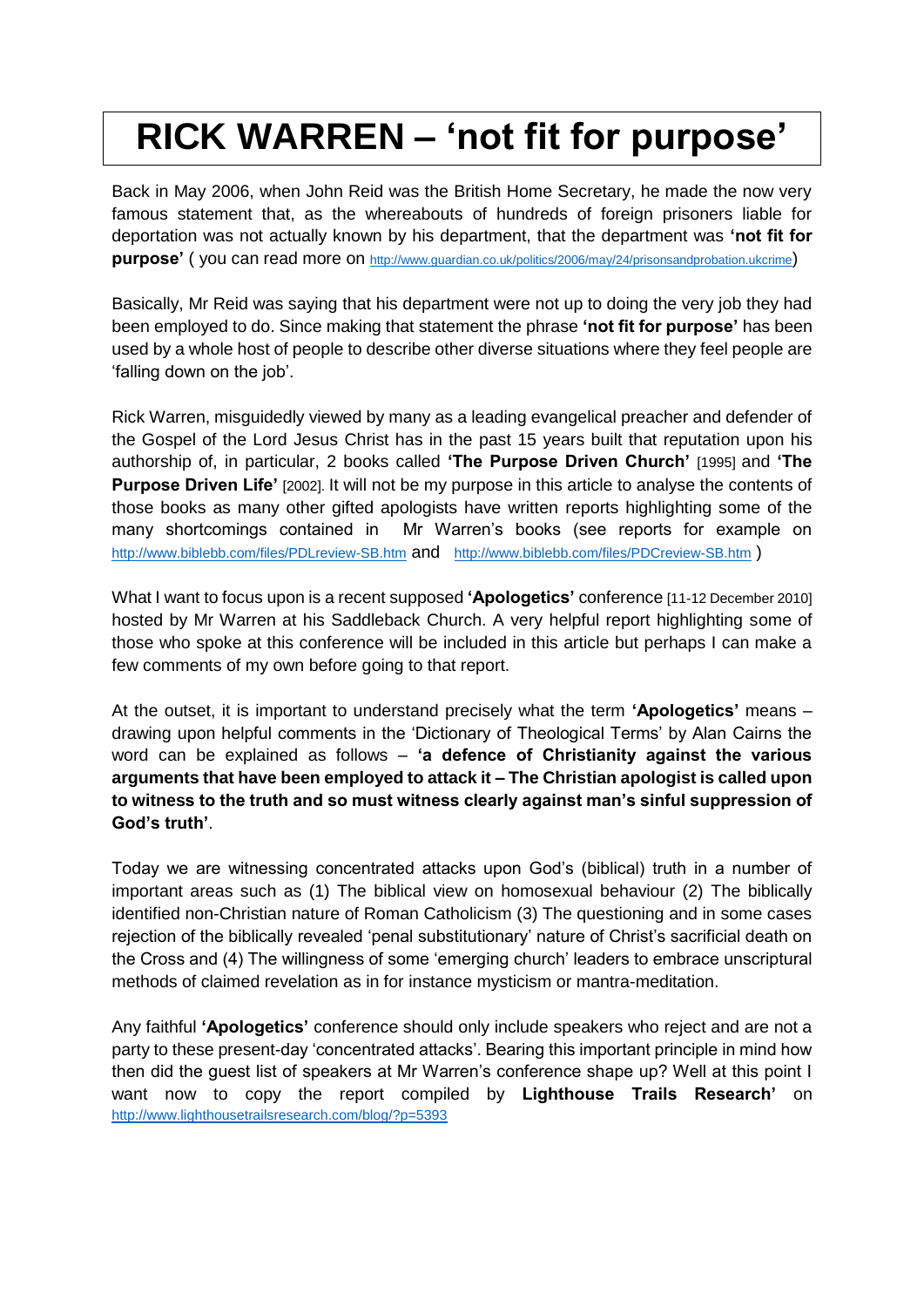**Dear Lighthouse Trails Reader:** This is our last Special Report for 2010. It may be the most important article we have written all year. It is long and detailed, but we hope you will take the time to read it. Please consider distributing it to those in your own mailing lists who may be interested in the welfare of the church today.

## **Rick Warren's "Apologetics" Weekend Should Apologize for Representing "Another Gospel"**

*Eight years after the release of The Purpose Driven Life and numerous efforts by discerning Christian believers to warn others of this movement, the Saddleback Apologetics Weekend unveils more clearly than ever the spiritual direction toward which the evangelical church is racing . . .*

In September 2009, Rick Warren held his first Apologetics Weekend conference at Saddleback Church. The conference featured some known apologists such as Norman Geisler and Gary Koukl.

**Cecil's comment - In the talks I gave in London on 6 November 2010 I spoke extensively about the ecumenical deception of Norman Geisler and those talks can be listened to on these links.**

<https://www.youtube.com/watch?v=cGUBPXfZ7-U>

<https://www.youtube.com/watch?v=hcO40R6bfL4>

(It also included contemplative teacher [J.P. Moreland.](http://www.lighthousetrailsresearch.com/blog/?p=2105)) The conference was a surprise to some who have followed with discernment the teachings and promotions of Rick Warren over the last decade – it seemed out of place for someone who had promoted the emerging church, contemplative prayer, and kingdom-on-earth-now beliefs to be presenting an "apologetics" conference. No doubt, some assumed that Rick Warren was changing his ways. Just a month prior, at the annual [Harvest Crusade](http://www.lighthousetrailsresearch.com/blog/?p=4211) by Greg Laurie, Chuck Smith (founder of [Calvary Chapel\)](http://www.lighthousetrailsresearch.com/calvarychapel.htm) stood in front of thousands and introduced Rick Warren who was sitting on the platform as his "good friend," inviting him to lead the audience in prayer [\(see video\)](http://www.youtube.com/watch?v=417tCBIc1cY). Just three years earlier, Chuck Smith [denounced the Purpose Driven teachings](http://www.lighthousetrailsresearch.com/recall.htm) as incompatible with Calvary Chapel teachings and dropped Warren's book from the Calvary Chapel book distribution.

Between the Harvest Crusade and the Apologetics Weekend at Saddleback, both in 2009, it's no wonder some people were thinking Rick Warren and the Purpose Driven movement were now coming into alignment with traditional evangelical thought. But no evidence showed that Warren's focus or direction had actually changed. And one year after the 2009 Saddleback Apologetics Weekend, the [2nd Annual Apologetics Weekend](http://saddleback.com/blogs/communityblog/annual-apologetics-weekend-who-is-jesus/) took place and has provided the proof (once again) that Rick Warren's Purpose Driven movement is indeed going down a path that is [contemplative,](http://www.lighthousetrailsresearch.com/newsletter061608.htm#LETTER.BLOCK24) emerging, and even on a ecumenical road to "Rome." The title of the 2010 "Apologetics" conference was "Who is Jesus?" **We believe that the "Jesus" represented at this conference is another Jesus with another gospel, as we will show in this article (2 Corinthians 11:4, Galatians 1:8).**

Seeing this year's Apologetics Weekend speaker lineup was even a surprise for Lighthouse Trails. Not because we thought Warren's choice of speakers was contrary to what he believes but because it seemed so blatant and obvious.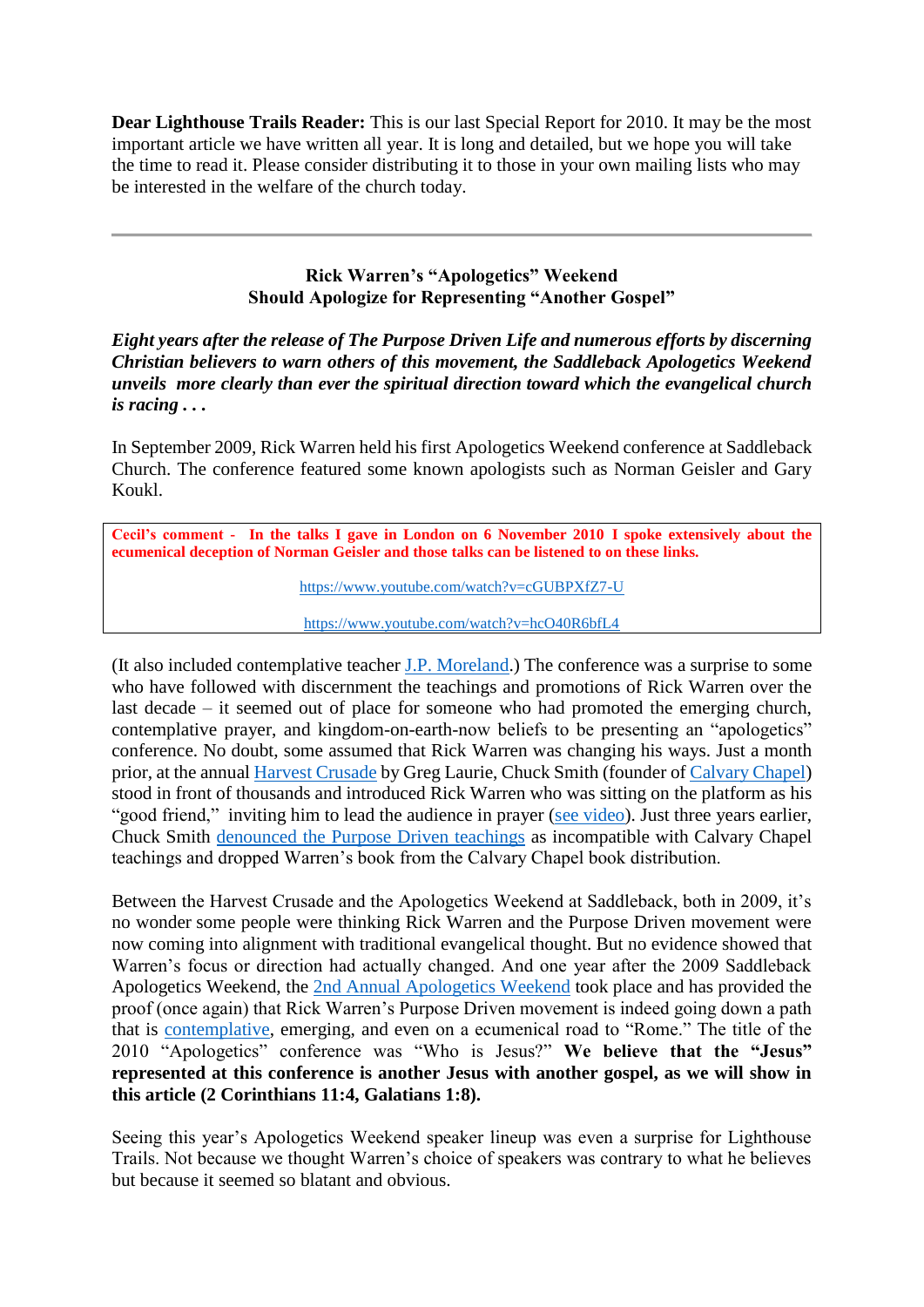This report will focus on three of the speakers at Saddleback's 2010 Apologetics Weekend conference: **Philip Yancey, Peter Kreeft, and Scot McKnight**. By the time readers finish reading this article, we think you may agree that Rick Warren's Apologetics conference should really be titled: "Rick Warren's Emerging Contemplative Road to Rome Apologetics Weekend."

*Christianity Today* editor-at-large, [Philip Yancey,](http://www.lighthousetrailsresearch.com/yancey.htm) has been the subject of a number of Lighthouse Trails articles for his strong propensity toward contemplative prayer as well as his public statements regarding the homosexual lifestyle. **Last week we posted an article about Yancey's upcoming speaking engagement with the "Gay Christian Network."** Roger Oakland addresses some of Yancey's views in *[Faith Undone](http://www.lighthousetrails.com/mm5/merchant.mvc?Screen=PROD&Store_Code=LTP&Product_Code=FA&Category_Code=BS)* (p. 215):

In 2004, Philip Yancey accepted an interview with [Candace Chellew-Hodge](http://www.whosoever.org/v8i6/yancey.shtml) for *Whosoever*, "an online magazine for Gay, Lesbian, Bi-Sexual, and Transgendered Christians." When Chellew-Hodge asked Yancey about his views on gays and lesbians in the church, Yancey answered:

'When it gets to particular matters of policy, like ordaining gay and lesbian ministers, I'm confused, like a lot of people. There are a few—not many, but a few—passages of Scripture that give me pause. Frankly, I don't know the answer to those questions'.

My question to Yancey and other proclaiming Christian leaders is why don't you know the answer? The Bible is clear on this matter . . . part of being a Christian is accepting God's Word and trusting that it is truly just that. Yancey may not be an emergent leader, but his beliefs certainly fit with emerging spirituality.

**Cecil's comment – Back in 2004 I wrote an article identifying Mr Yancey's unscriptural views on this question of homosexuality and Christianity and that article can be viewed on –**

<http://www.takeheed.info/philip-yancey-turning-the-grace-of-god-into-lasciviousness/>

The following statement he [Yancey] makes shows he shares a similar disregard for biblical doctrine:

'Perhaps our day calls for a new kind of ecumenical movement: not of doctrine, nor even of religious unity, but one that builds on what Jews, Christians, and Muslims hold in common. . . . Indeed, Jews, Christians, and Muslims have much in common'. [\(source\)](http://www.christianitytoday.com/ct/2004/november/18.120.html)

Yancey is not just causing confusion over the sinfulness of practicing homosexuality, but he is a strong advocate for contemplative mystical spirituality as well. In his 2006 book (with a 2010 edition with the same basic components), *Prayer: Does it Make Any Difference*, there is a who's who of mystical prayer and panentheist references some of which are Thomas Merton, goddess worshipper [Sue Monk Kidd,](http://www.lighthousetrailsresearch.com/suemonkkidd.htm) Henri Nouwen, [Evelyn Underhill,](http://www.lighthousetrailsresearch.com/underhill.htm) [Kenneth Leach,](http://www.amazon.com/Pastoral-Art-English-Mystics/dp/1592444571/ref=sr_1_3?ie=UTF8&s=books&qid=1293654261&sr=1-3) Meister Eckhart, [Teresa of Avila,](http://www.lighthousetrailsresearch.com/blog/?p=4865) *[The Cloud of Unknowing](http://www.lighthousetrailsresearch.com/cloudofunknowing.htm)*, Francis de Sales, Richard Rohr (referring to him as a "theologian – p. 205), and [Anne Lamott–](http://www.lighthousetrailsresearch.com/blog/?p=2807)not to mention emerging innovators such as [Phyllis Tickle,](http://www.lighthousetrailsresearch.com/blog/?p=1785) [Jurgen Moltmann,](http://www.lighthousetrailsresearch.com/blog/?p=3801) and [Walter Brueggemann.](http://www.lighthousetrailsresearch.com/blog/?p=4285)

Yancey frequently references Thomas Merton in the book and recommends his readers turn to Merton (p. 337) and David Steindl-Rast (p. 338) for spiritual guidance. Yancey must have read these authors for he not only recommends them but also quotes from their books. This is not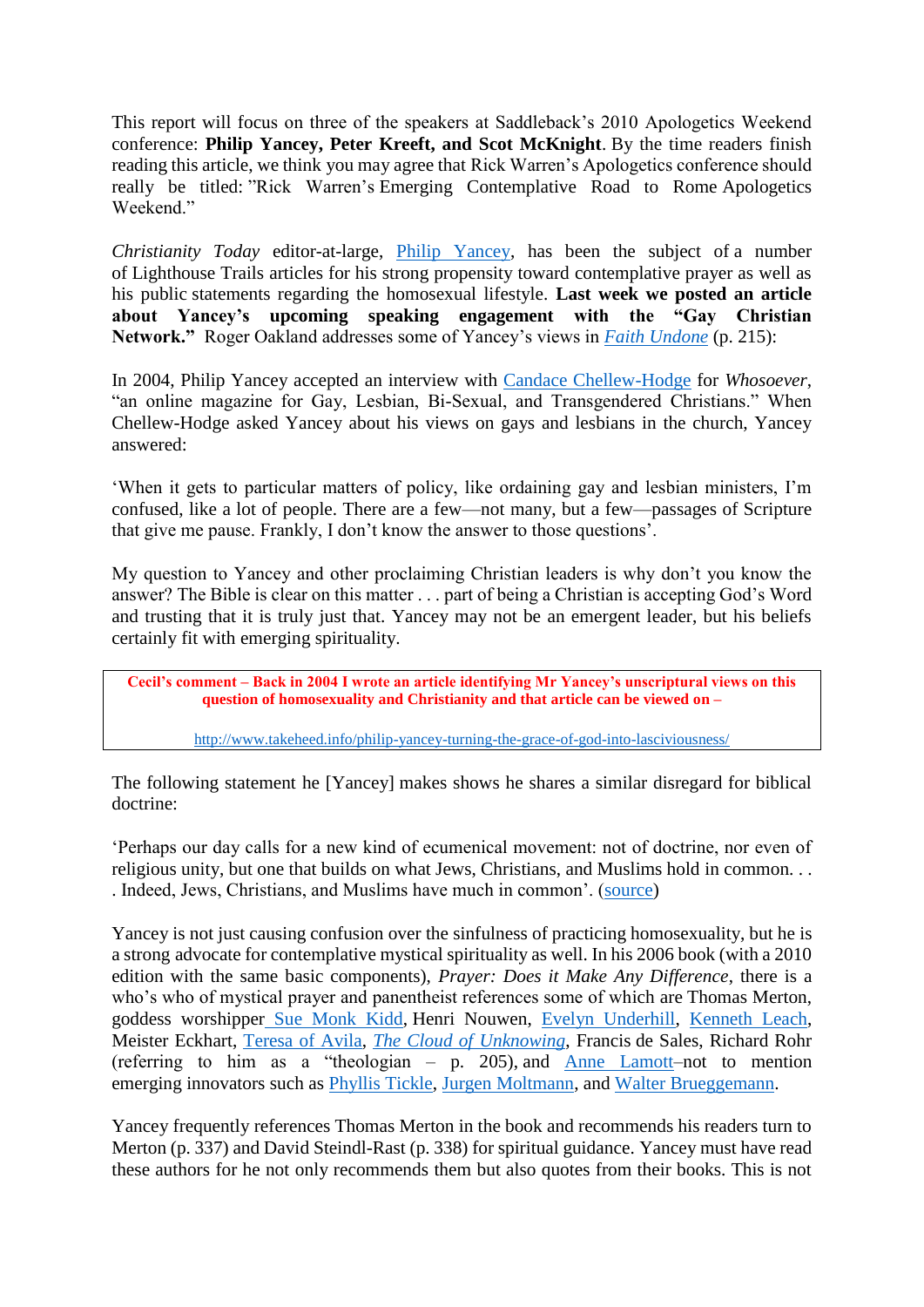guilt by association but rather guilt by promotion. We could give you almost countless examples of what these authors believe, but let us just briefly look at a few quotes.

In Ray Yungen's book, *[A Time of Departing](http://www.lighthousetrails.com/mm5/merchant.mvc?Screen=PROD&Store_Code=LTP&Product_Code=ATOD&Category_Code=BS)*, he discloses that: "David Steindl-Rast once asked Thomas Merton what role Buddhism played in his going deeper into the spiritual life. Merton replied quite frankly: "I think I couldn't understand Christian teaching the way I do if it were not in the light of Buddhism" (*The Dawn of the Mystical Age*, Tuoti, p. 127, *ATOD,* p. 140).

Even more disturbing is Steindl-Rast's view of the atonement of Christ:

'Unfortunately, over the course of the centuries, this [Christianity] has come to be presented in almost legal language, as if it were some sort of transaction, a deal with God; there was this gap between us and God, somebody had to make up for it—all that business. We can drop that. The legal metaphor seems to have helped other generations. Fine. Anything that helps is fine. But once it [the atonement] gets in the way, as it does today, we should drop it'. (*The Ground We Share*, p. 45)

And lastly, we give you this quote by another Yancey author, Richard Rohr:

'The term "cosmic Christ" reminds us that everything and everyone belongs. . . God's hope for humanity is that one day we will all recognize that the divine dwelling place is all of creation. Christ comes again whenever we see that matter and spirit co-exist'. [\(source\)](http://ncronline.org/news/spirituality/eternal-christ-cosmic-story)

It's not just that these authors who Yancey resonates with are individually bad – it's their collective movement that is bad. This is the same movement that Yancey clearly seems attracted to. This is the very reason Lighthouse Trails exists, not to slam people but to warn them where the contemplative, emerging movement will take them – ultimately away from the message of the Cross.

If you are unfamiliar with some of these names we have mentioned in this article, type them into the Lighthouse Trails search engine – what you find will be another "gospel" that is universalistic, mystical, socialistic, and interspiritual. Quoting one of Merton's biographers, Yungen recounts a scenario which reveals Merton's view on the relationship between God and man:

During a conference on contemplative prayer, the question was put to Thomas Merton: "How can we best help people to attain union with God?" His answer was very clear: We must tell them that they are already united with God. "Contemplative prayer is nothing other than 'coming into consciousness' of what is already there." (from Brennan Manning's book, *The Signature of Jesus*, p. 211)

Ray Yungen explains: "Merton was referring here to his pure glory-of-God-in-everybody worldview. He is not just speaking of Christians. His universalism elsewhere repudiates that fact" (*ATOD,* p. 83).

**For Rick Warren to feature Philip Yancey at an "apologetics" conference gives another green light to the panentheistic contemplative prayer movement and the emerging theology that goes hand in hand**. According to Webster's dictionary, the word "apologetics" is "a branch of theology devoted to the defense of the divine origin and authority of Christianity" (i.e., a defense of the biblical Christian faith).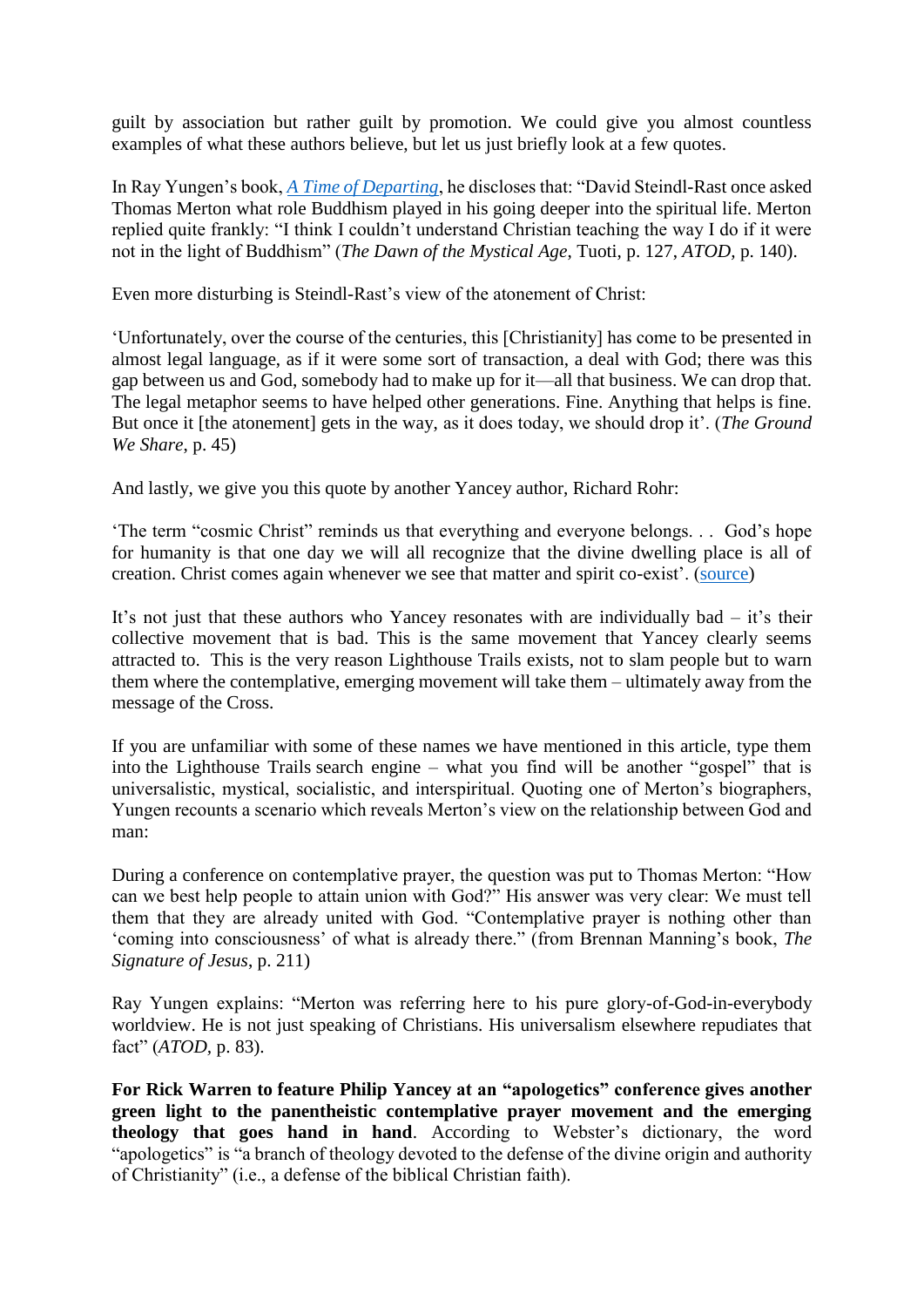Scot McKnight, one of the other speakers at Rick Warren's conference, is also part of the emerging spirituality. Roger Oakland speaks of McKnight in *Faith Undone.* What Oakland shows here illustrates the "road to Rome" views of those in the emerging/contemplative church:

McKnight, another emerging church influencer, was professor of religious studies at North Park University and on the Coordinating Group for Emergent Village. Of the emerging church, [he stated:](http://www.christianitytoday.com/40534)

"As a theologian, I have studied the movement and interacted with its key leaders for years– even more, I happily consider myself part of this movement or "conversation."• As an evangelical, I've had my concerns, but overall I think what emerging Christians bring to the table is vital for the overall health of the church." …

In referring to an Anglican service, McKnight speaks of the Eucharistic focus. [He stated:](http://blog.beliefnet.com/jesuscreed/2007/04/an-anglican-service.html)

"[T]he point of an Anglican gathering on a Sunday morning is not to hear a sermon but to worship the Lord through the celebration of the Eucharist…. First some scripture readings and then the sermon and then some announcements and then the Eucharist liturgy with everyone coming forward to kneel and participate–publicly–in the body and blood."

McKnight said that "the Eucharist profoundly enables the grace of God to be received with all its glories and blessings" (*Turning to Jesus*, p. 7). No doubt, McKnight has had an impact on those in the emerging church movement, and his views on the Eucharist will rub off. (*Faith Undone*, pp. 136-137)

In McKnight's books *Embracing Grace: A Gospel for All of Us* (with an endorsement by Brian McLaren on the front cover and McLaren references within) and in his book *A Community Called Atonement,* McKnight doesn't necessarily reject penal substitutionary atonement (as does McLaren) but says there are many ways of viewing atonement, likening it to golf clubs– using different ones for different purposes (Prologue). Worth noting, McKnight's *Atonement*  book was published by the emerging [publishing partnership](http://www.emergentvillage.com/about-information/publishing-partners) of Abingdon Press and Emergent Village. McKnight is seen by the emerging church as someone who represents it. And [McKnight's website](http://www.patheos.com/community/jesuscreed/) and his books confirm this with numerous favorable references on these issues.

In his book *Jesus Creed,* he recommends a variety of books by contemplative advocates including Gary Thomas' book, *Sacred Pathways*, where he instructs readers to repeat a word for twenty minutes (which is mantric like meditation) and several other authors of whom we have already mentioned in this article. One of the books McKnight recommends is *Eternal Wisdom from the Desert: Writings from the Desert Fathers.* St. Anthony is one of the desert fathers featured in that book. Contemplative teacher, Willigis Jager disclosed the following:

'Christian literature makes reference to many episodes that parallel the experiences of those going a yogic way. Saint Anthony, one of the first desert mystics, frequently encountered strange and sometimes terrifying psychophysical forces while at prayer'. (Jager, *Contemplation: A Christian Path*, p. 72)

What is being described here is the Kundalini experience that can happen during mantric-like episodes. While McKnight does not come right out in his books and recommend practicing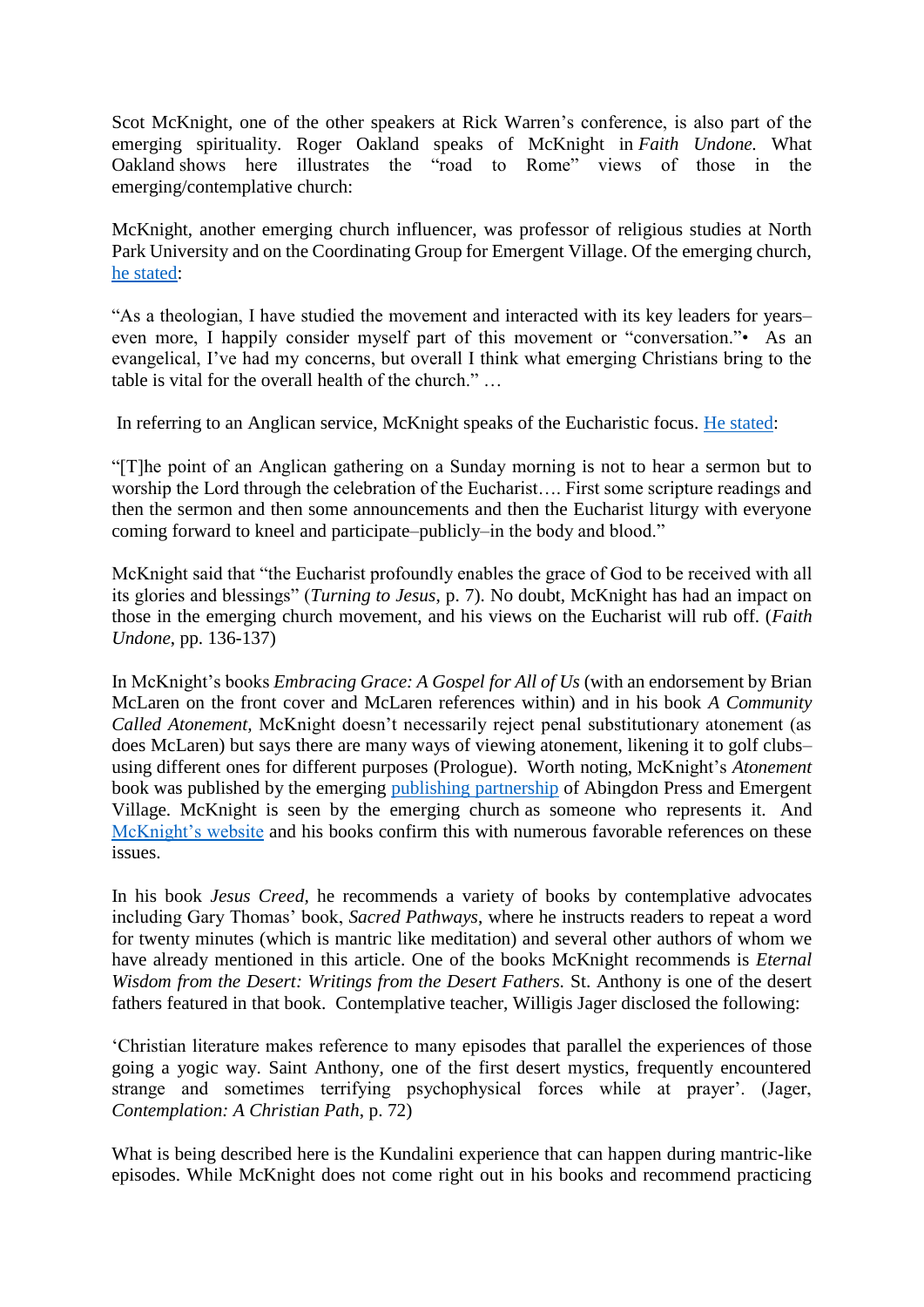this, he recommends those who do. What we consider McKnight to be is [a "bridger,"](http://www.crosstalkamerica.com/shows/2010/11/beware_the_bridgers_part_1_ort.php) someone who claims orthodoxy but is actually being used as a bridge between orthodoxy and a dangerous mystical practice.

Lastly, this article will focus on Peter Kreeft, one of the other "apologetic" teachers at Saddleback this past fall. Kreeft was a Dutch Reformed Protestant who converted to Catholicism. He is considered by many to be a leading apologist of the Catholic faith. Kreeft embraces wholeheartedly the doctrinal elements that have traditionally split Catholics and Protestants such as the validity of the devotion to Mary and the validity of the Catholic sacraments. In his book, *Ecumenical Jihad*, he states the following:

'Now I see that God prefers to work through intermediaries–Mary and the saints . . . He wants us to pray through Mary and not only directly'. (p. 154)

'[Mary] may bring the churches together again and heal the tears in her Son's visible body on earth, she, the very one who seems to divide Catholics from Protestants. The most distinctive Catholic doctrines, especially those concerning the Eucharist and Mary, may prove to be the most unifying and attracting ones'. (p. 158)

'Consecrate your life to the Immaculate Heart of Mary. She is the one who will win this war. She is the one (as the Bible says) who triumphs over Satan'. (p. 169 – parenthesis in original)

**Cecil's comments – A short concise and helpful review of 'Ecumenical Jihad' by Gary Gilley can be viewed on** [http://www.svchapel.org/resources/book-reviews/12-doctrine-and-theology/279-ecumenical-jihad](http://www.svchapel.org/resources/book-reviews/12-doctrine-and-theology/279-ecumenical-jihad-by-peter-kreeft)[by-peter-kreeft](http://www.svchapel.org/resources/book-reviews/12-doctrine-and-theology/279-ecumenical-jihad-by-peter-kreeft)

**In my June 1999 newsletter on** <http://www.takeheed.info/news-from-the-front-june-1999/> **when commenting upon the ecumenical credentials of Charles Colson I cited the following as one example –** 'Wrote a favourable endorsement for the book *'Ecumenical Jihad***'** by Peter Kreeft who is a practising Roman Catholic [Mr Kreeft wrote in the book *'The power that will reunite the Church and win the world is Eucharisitic adoration'* i.e. worshipping a piece of bread as God']

In *Faith Undone,* Roger Oakland explains Kreeft's *predictions* of the plans of the Catholic church to bring in a Eucharistic, mystical "Christ" whom the world will worship. Oakland states:

'What if the Eucharistic Jesus that Catholics worship and adore miraculously started healing those who adored his presence? Wouldn't this be a strong draw to those yet outside the Catholic Church? And as Boston College professor and meditation proponent Peter Kreeft *predicted* in his book *Ecumenical Jihad*, Eucharistic adoration will have a powerful ecumenical, interspiritual effect. He says "the power that will reunite the [Catholic] Church and win the world is Eucharistic adoration'. (*FA*, pp. 141-142)

For readers who do not understand the significance of the papacy's efforts to win back the *lost brethren* (Protestants) to the *Mother of all churches* (Rome) through the Eucharistic "Christ" and the new evangelization plan, please read Roger Oakland's powerful expose, *[Another Jesus](http://www.lighthousetrails.com/mm5/merchant.mvc?Screen=PROD&Store_Code=LTP&Product_Code=AJ)* (we have several excerpts free on our site).

In addition to Kreeft's absolute commitment to the Catholic Church's Eucharistic "Christ" and the role of Mary, he is a proponent of contemplative spirituality as well. Kreeft was one of the speakers in the Be Still – DVD the infomercial for contemplative prayer, with [Beth Moore a](http://www.lighthousetrailsresearch.com/blog/?p=4858)nd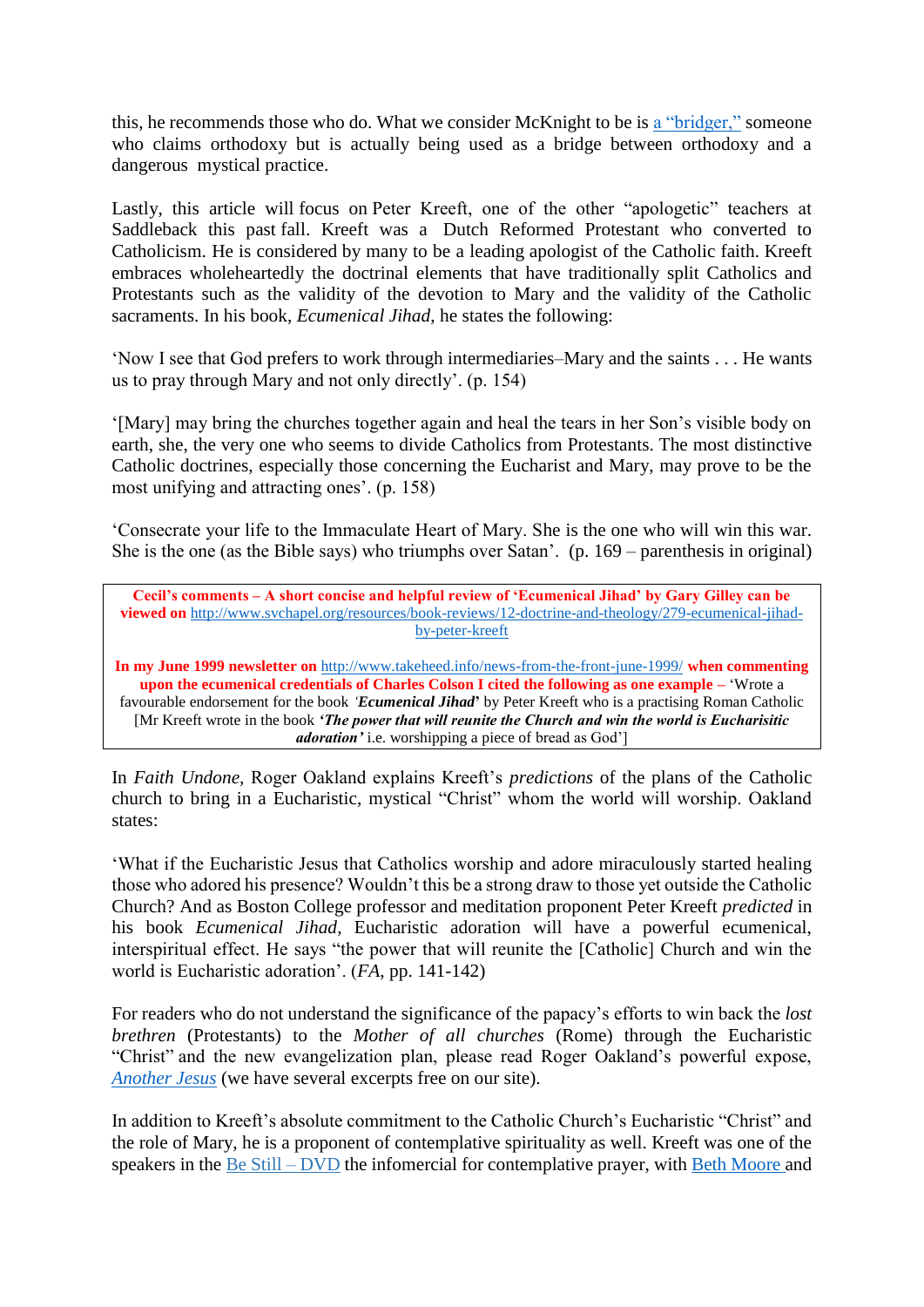Richard Foster. As with most, if not all, long-term contemplative proponents, Kreeft's interspiritual propensities are illustrated in his writings.

In *Ecumenical Jihad*, he says that it is "very likely" that within the Hindu and Muslim faiths there is a "hidden Christ" (p. 156). Quoting the late panentheist and interspiritualist [Raymond](http://ncronline.org/news/spirituality/raimon-panikkar-apostle-inter-faith-dialogue-dies)  [Pannikar](http://ncronline.org/news/spirituality/raimon-panikkar-apostle-inter-faith-dialogue-dies) ("the apostle of inter-faith dialogue"), Kreeft gives credence to Pannikar's cosmic christ that Pannikar believed exists in all people. Kreeft believes that if all the religions of the world can come together in unity (and in adoration of the Immaculate [without sin] Mary), then the ills of the world can be healed. Remembering something Rick Warren said about four years ago in referring to a "second reformation in the church" helps one to understand why Warren resonates with Kreeft enough to invite him as an apologist:

"The man of peace is open and influential … and here's the other thing, the man of peace does not have to be a Christian believer, could be Muslim, could be Jewish." [\(Interview with Charlie](http://video.google.com/videoplay?docid=-5555324196046364882)  [Rose](http://video.google.com/videoplay?docid=-5555324196046364882) - 29:00 min. mark)

**Yancey, McKnight, and Kreeft – apologetics for the biblical Christian faith?** Based on what we have just shown here, how would *you* answer that question? Apparently, these are not important issues to Rick Warren though. Rick Warren told Larry King once that his goal in life is to bring about a new reformation. But the reformation Warren has defined over and over is ecumenical, contemplative, and emerging. Obviously, he considers Yancey, McKnight, and Kreeft fellow defenders of the faith. **But we must ask ourselves, what faith is Rick Warren defending?**

In a *SoJourner's* magazine article (see \*below) Philip Yancey once stated that he was surprised at how much he had gotten away with in the evangelical church. We wonder if Rick Warren may be saying the same thing these days. **We beseech Christian leaders who have helped further the Purpose Driven movement through their public adherence to step up to the plate and say, "I Was Wrong. I was wrong to promote him. I was wrong to be silent when I did finally realize the truth."** Is it really that difficult for Christian leaders to see the direction that Rick Warren has been going all along? Leaders, pastors, teachers, are you going to continue linking arms with "America's Pastor" who is clearly drawing closer and closer to a spirituality that the likes of David Steindl-Rast would embrace? Or will you choose to hold fast to the Gospel of Jesus Christ? Will you please men or will you be the servant of Christ?

"I marvel that ye are so soon removed from him that called you into the grace of Christ unto another gospel: Which is not another; but there be some that trouble you, and would pervert the gospel of Christ. But though we, or an angel from heaven, preach any other gospel unto you than that which we have preached unto you, let him be accursed. As we said before, so say I now again, if any man preach any other gospel unto you than that ye have received, let him be accursed. For do I now persuade men, or God? or do I seek to please men? for if I yet pleased men, I should not be the servant of Christ". Galatians 1:6-10

## **Notes:**

\* Philip Yancey: "I myself have been surprised at what I can get away with. When I sent off the manuscript of *What's So Amazing About Grace?* I said to my wife, Janet, "That's probably the last book I'm going to write for the evangelical market." It's got a whole chapter on Mel White, who's now a gay activist, and it's got a whole chapter on Bill Clinton, who's not the most favored president of evangelicals." *Sojourner Magazine* ["Sex, Lies and Living on the](http://www.sojo.net/index.cfm?action=magazine.article&issue=soj0402&article=040224)  [Evangelical Edge"](http://www.sojo.net/index.cfm?action=magazine.article&issue=soj0402&article=040224)